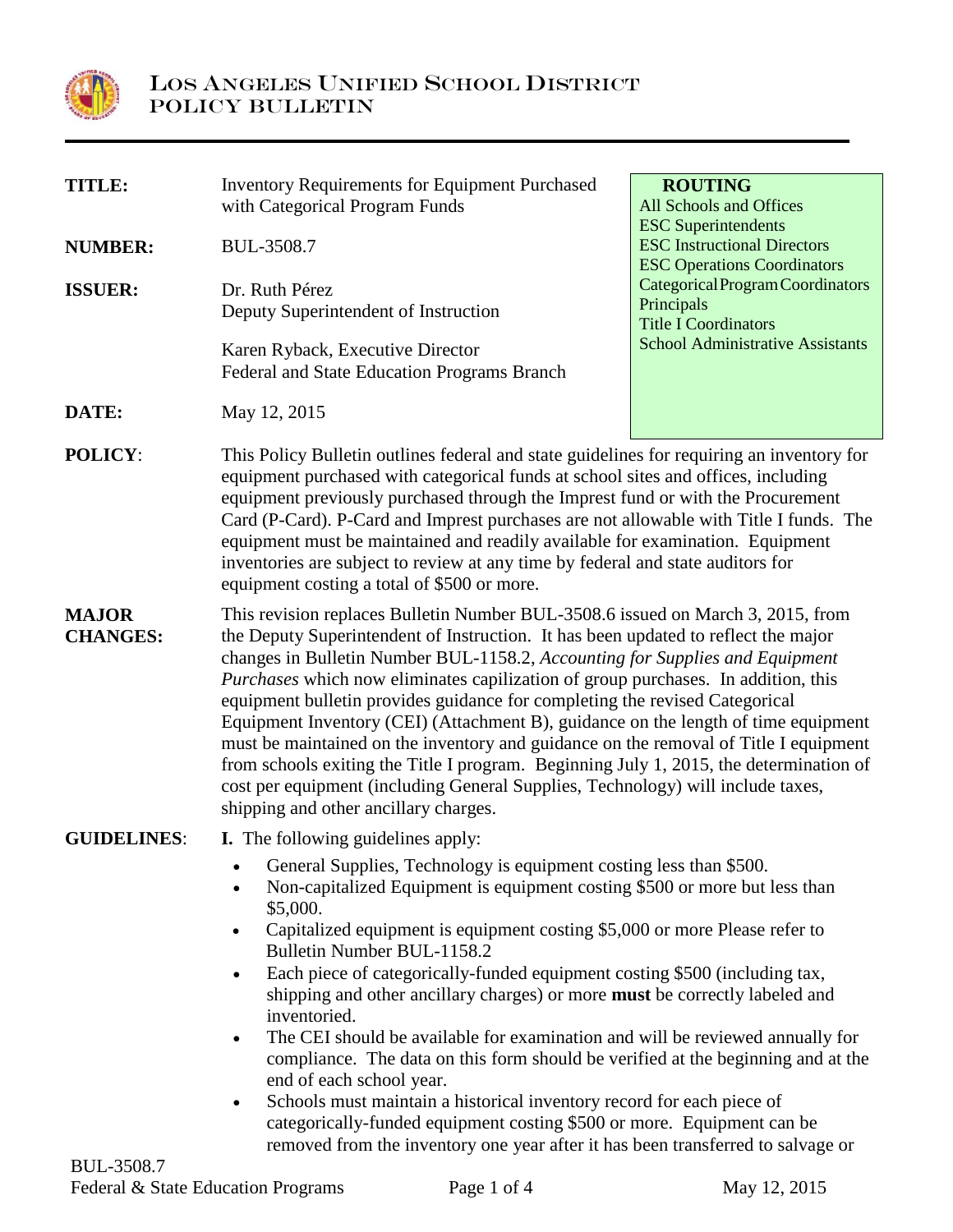

reported as lost or stolen and its disposition indicated on the CEI; otherwise the equipment should remain on the inventory as long as the equipment is in use.

- A log with the police report number for any and all equipment that may have been stolen or lost must be maintained. The police report number must be indicated in the Disposition column on the CEI (Attachment B).
- A file of requisitions, purchase orders, invoices and all related documentation for all equipment purchases must be maintained for five years.
- All equipment purchased must be justified in the *Single Plan for Student Achievement* (SPSA) and referenced on the appropriate Budget Justification page. The justification should make clear how the equipment supports the instructional program and how students will benefit from its use. The SPSA pages must be available upon request.
- Equipment purchased for the classroom should be funded as *direct services* to students. Equipment purchased for non-classroom use should be funded as *indirect services*.
- It is recommended that "small and attractive" equipment items, such as laptops, tablets, hand-held devices, e-readers, projectors (overhead or LCD), printers, graphing calculators, document readers, chrome books, etc., that have a cost of less than \$500 (including tax, shipping and other ancillary charges), be labeled and inventoried as well. Commitment code 430001 (General Supplies-Technology) should be used when purchasing equipment costing less than \$500.
- **II.** State and federal guidelines require procedures for the disposition of property that is no longer needed. For questions regarding the disposal of unneeded items, contact Federal and State Education Programs Branch (FSEP) for Title I programs, Office of Multilingual and Multicultural Education for EIA-LEP program, and School Improvement Grant Office for SIG.

**III.** Procedures for completing attachments

- A. Attachment A Equipment Labels
	- Check the appropriate program box (Perkins, SIG, Title I, Other)
	- Identify the serial number for each equipment item. Note that file cabinets, tables, chairs, and other types of furniture do not have serial numbers. For items with no serial numbers, assign a unique identification number per item. Before purchasing these items, please check with the appropriate education service center (ESC) staff regarding allowability.
	- Obtain labels from your ESC Title I coordinator or from the Federal and State Education Programs Branch.
- B. Attachment B Categorical Equipment Inventory (CEI) form
	- Access the Categorical Equipment Inventory spreadsheet form on the FSEP website at [http://fsep.lausd.net](http://fsep.lausd.net/) .
	- E-mail the spreadsheet (Attachment B) in excel format to [FSEP@lausd.net](mailto:fsep@lausd.net) after all equipment has been received for the current school year. Keep one copy on file at the school site.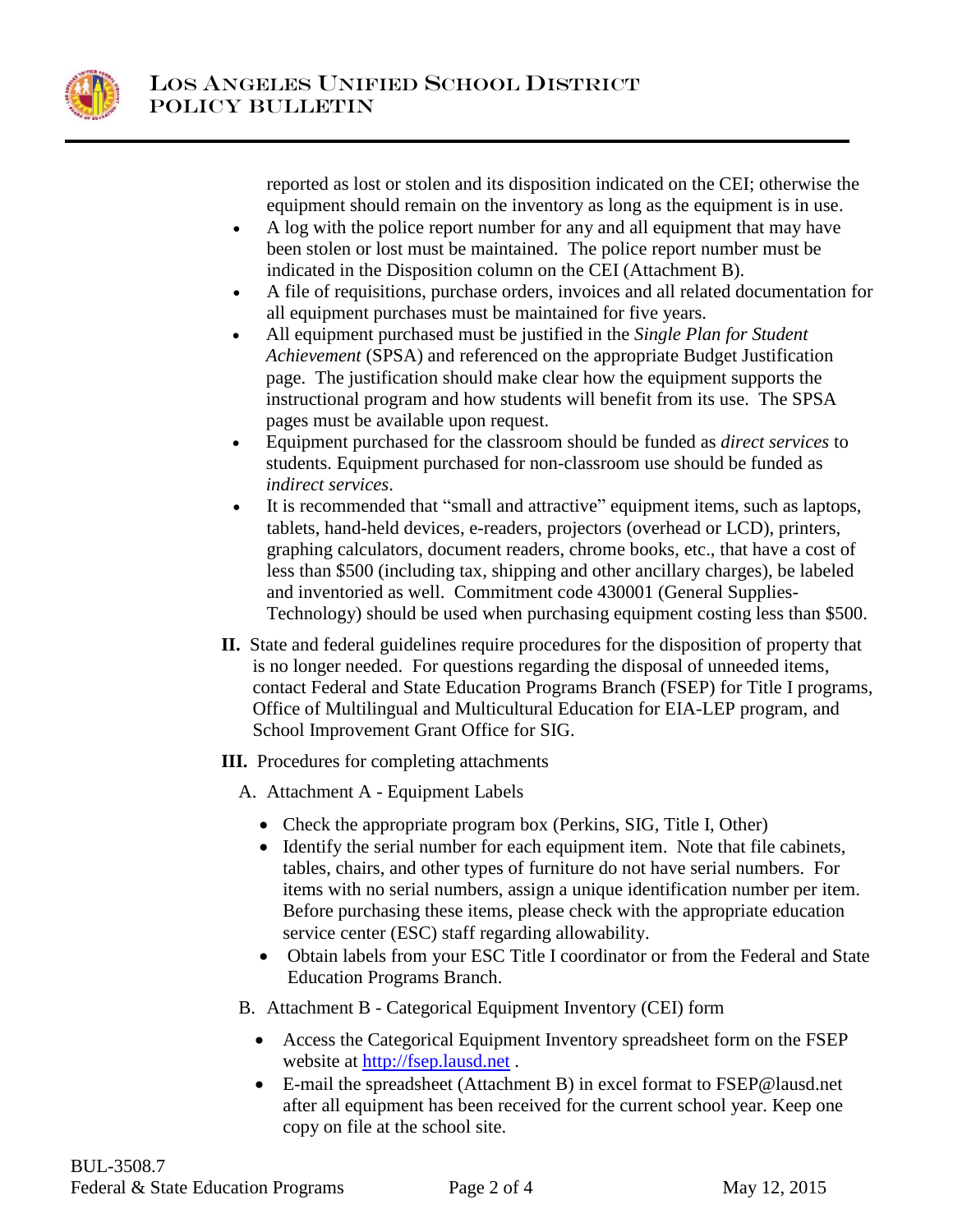

## **Section I – Categorical Equipment Inventory Physical Check**

- A physical check of the equipment inventory must be, at a minimum, conducted every two years, and the results of the physical check must reconcile with the inventory records in Section III.
- Schools new to Title I should complete a physical check in the second year of operation.
- The school must identify staff to conduct the physical check at school sites.
- ESCs and central offices should identify staff to conduct physical checks at their location.
- In order to be in compliance for a physical check, the check must be conducted and dated during the current school year.
- During the physical check process, schools must verify whether equipment was or was not purchased after the last physical check.

### **Section II – Did Not Purchase Equipment Log**

(Previously called Principal Certification Letter)

 This section is used by a school or office that did not purchase any equipment with categorical funds in the current school year.

# **Section III – Categorical Equipment Inventory Database**

- In this section, add newly purchased equipment items with a total final cost of \$500 or more to the school's historical Categorical Equipment Inventory database. Schools must maintain records of any disposed equipment on the equipment inventory database with an explanation regarding its disposition (i.e., salvaged, stolen, transferred, unusable). If sold, include sale price and method for determining current fair market value.
- Any equipment that is disposed of can be removed from the database after one year.
- C. Attachment C Disposal of Equipment Form
	- Use the Disposal of Equipment Form for categorically funded equipment with a disposition status of salvaged or stolen. This form should be completed for equipment with a total cost of \$500 or more.
	- Access the Disposal of Equipment Form on the FSEP website at [http://fsep.lausd.net](http://fsep.lausd.net/) .
	- Complete the required information on the form. Obtain the principal's or program supervisor's signature on the required certification line. Forward a copy to Federal and State Education Programs, Beaudry Building, 16<sup>th</sup> Floor. Maintain one copy at the school site or office.
- **IV.** Single Plan for Student Achievement (SPSA) Title I Update for Equipment and General Supplies, Technology
	- Complete the SPSA Update page when funds have been budgeted for equipment costing \$500 or more per item. Access the page on the FSEP website at [http://fsep.lausd.net.](http://fsep.lausd.net/)